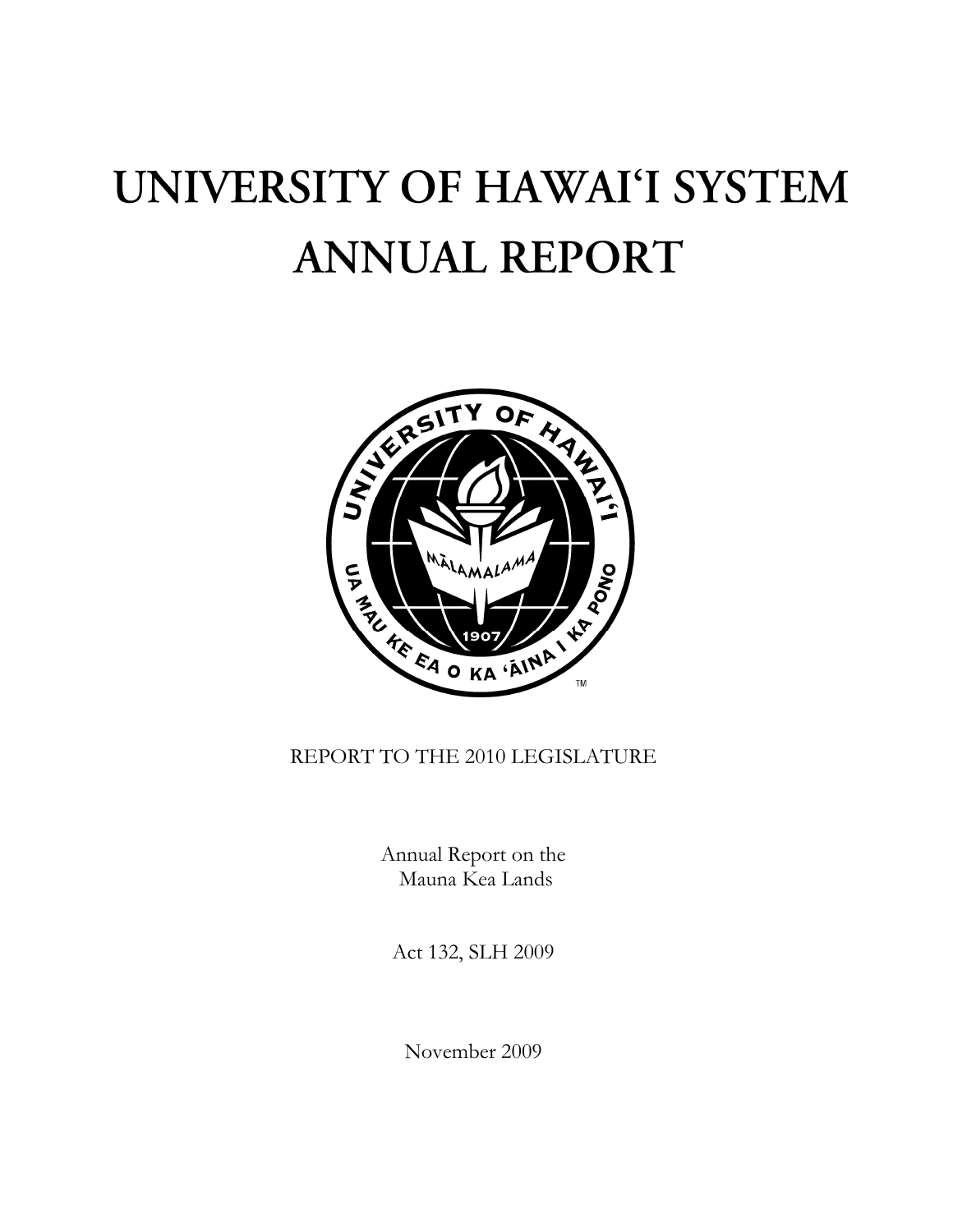## REPORT TO THE HAWAI'I STATE LEGISLATURE

### ACT 132, SLH 2009

# Regarding Rule Making Authority for the University of Hawai'i

Pursuant to HRS §304A-1905 ("Mauna Kea Lands; reporting requirements"), the University of Hawai'i respectfully submits its report on the status of the Mauna Kea lands activities, current and pending lease agreements and fees, the status of current and pending administrative rules, income and expenditures of the Mauna Kea lands special fund established in section 304A-2170 and any other issues that may impact the activities on Mauna Kea.

#### Current and pending lease agreements and fees

In 1968 the University of Hawai'i was granted a 65-year lease (General Lease No. S-4191) from the Board of Land and Natural Resources (BLNR). The lands under the lease are to be used by the University as a scientific complex including a scientific reserve to serves as a buffer to "prevent the intrusion of activities that might be inimical to said scientific complex." The lease terminates on December 31, 2033.

The University has subleases with 11 organizations for the purpose of operating astronomical observatories. Each sublessee pays the University a fee of \$1.00 per annum in addition to giving the Institute for Astronomy a percentage of viewing time on their respective telescope. Viewing time provides invaluable advantages for advancing the University's elite position among astronomical research organizations and the State of Hawai'i's globally recognized astronomy industry. All subleases are co-terminus with the University's General Lease.

#### Current and pending administrative rules

<u>.</u>

Act 132 (2009) authorizes the UH to adopt administrative rules pursuant to chapter 91 to regulate public and commercial activities on UH management lands. Prior to developing administrative rules, UH will meet conditions imposed by the BLNR when it approved the Mauna Kea Comprehensive Management Plan (CMP) on April 9, 2009. One of the conditions requires UH to submit a public access sub plan for BLNR approval. The BLNR requires that the public access sub plan, along with three other sub plans,<sup>1</sup> be submitted within one year or prior to the submittal of a conservation district use permit. The purpose of the public access plan is to provide guidance to the University in addressing public access in UH management areas, and the plan's objective is to provide a set of principles and policies to serve as a guide in developing administrative rules related to the management of public access.

It is anticipated UH will submit the public access plan to the BLNR in the spring of 2010. Upon approval by the BLNR, UH will initiate the development of administrative rules.

<sup>&</sup>lt;sup>1</sup> The other three sub plans are a cultural resources management plan, natural resources management plan and a decommissioning plan.